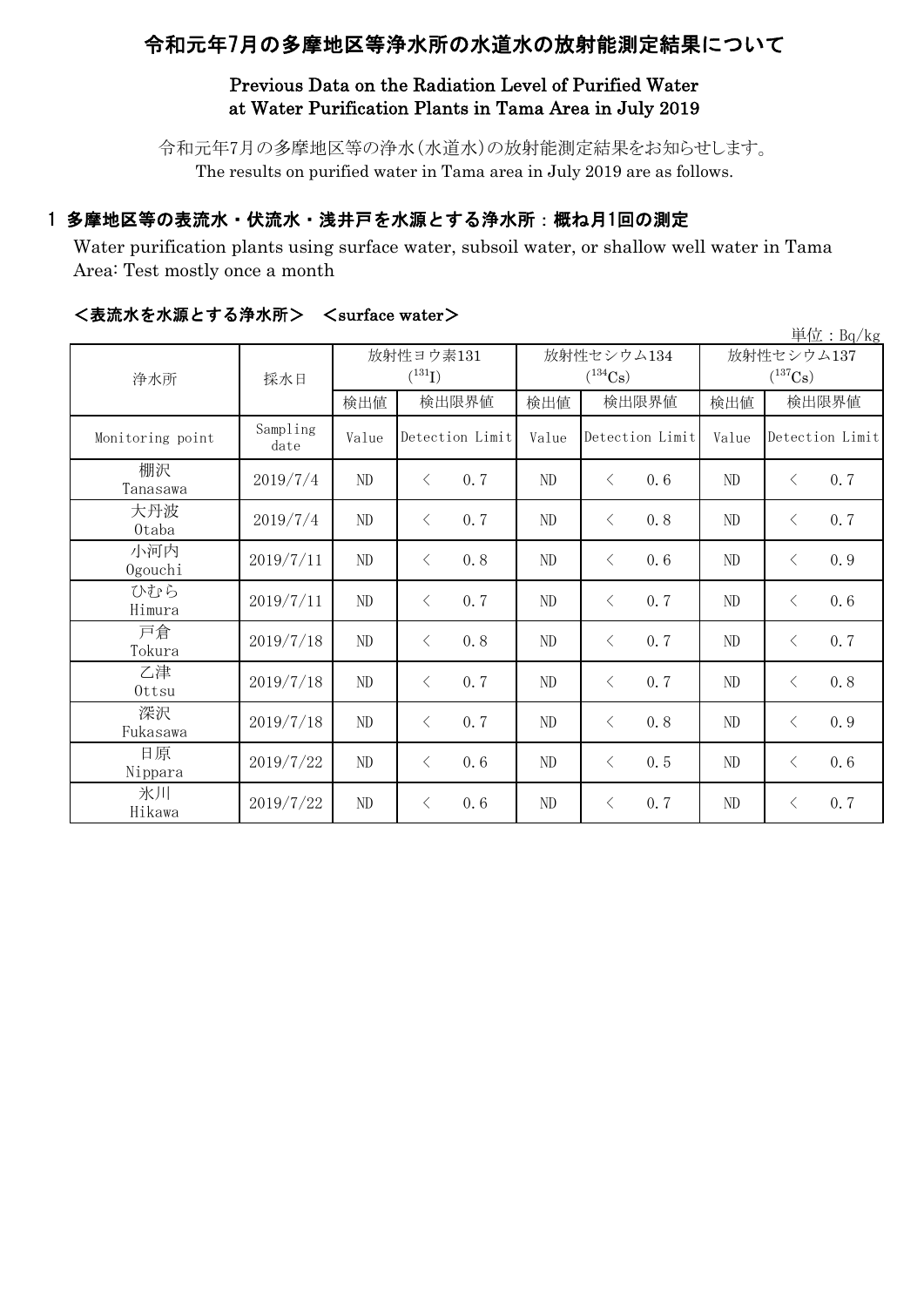#### <伏流水を水源とする浄水所> <subsoil water>

|                       |                  |                          |                 |     |                            |                 |     |                            |                 | 単位: Bq/kg |
|-----------------------|------------------|--------------------------|-----------------|-----|----------------------------|-----------------|-----|----------------------------|-----------------|-----------|
| 浄水所                   | 採水日              | 放射性ヨウ素131<br>$(^{131}I)$ |                 |     | 放射性セシウム134<br>$(^{134}Cs)$ |                 |     | 放射性セシウム137<br>$(^{137}Cs)$ |                 |           |
|                       |                  | 検出値                      | 検出限界値           |     | 検出値                        | 検出限界値           |     | 検出値                        | 検出限界値           |           |
| Monitoring point      | Sampling<br>date | Value                    | Detection Limit |     | Value                      | Detection Limit |     | Value                      | Detection Limit |           |
| 日向和田<br>Hinatawada    | 2019/7/3         | ND                       | $\langle$       | 0.6 | ND                         | $\lt$           | 0.5 | ND                         | $\langle$       | 0.5       |
| 成木<br>Nariki          | 2019/7/3         | ND                       | $\langle$       | 0.6 | ND                         | $\lt$           | 0.7 | ND                         | $\lt$           | 0.7       |
| 千ヶ瀬第二<br>Chigasedaini | 2019/7/17        | ND                       | $\langle$       | 0.8 | ND                         | $\langle$       | 0.9 | ND                         | $\langle$       | 0.7       |
| 御岳山<br>Mitakesann     | 2019/7/17        | ND                       | $\langle$       | 0.6 | ND                         | $\langle$       | 0.6 | ND                         | $\langle$       | 0.8       |
| 二俣尾<br>Futamatao      | 2019/7/4         | ND                       | $\lt$           | 0.7 | ND                         | $\lt$           | 0.7 | ND                         | $\lt$           | 0.7       |
| 沢井第一<br>Sawaidaiichi  | 2019/7/4         | ND                       | $\langle$       | 0.8 | ND                         | $\langle$       | 0.6 | ND.                        | $\langle$       | 0.8       |
| 高月<br>Takatsuki       | 2019/7/22        | ND                       | ⟨               | 0.5 | ND                         | $\lt$           | 0.4 | ND                         | $\langle$       | 0.6       |

## <地下水(浅井戸)を水源とする浄水所> <shallow well>

単位:Bq/kg 検出値 検出限界値 検出値 検出値 検出値 Monitoring point Sampling date Value Detection Limit Value Detection Limit Value 杉並 Suginami 停止中 上石原 kamiisihara  $2019/7/3$  ND <  $0.5$  ND <  $0.5$  ND <  $0.5$  ND <  $0.5$ 上代継 Kamiyotsugi  $2019/7/8$  ND  $\leq 0.5$  ND  $\leq 0.4$  ND  $\leq 0.5$ 大久野 Oguno  $2019/7/8$  ND < 0.5 ND < 0.6 ND < 0.5 検出限界値 | 検出限界値 | 検出値 | 検出限界値 放射性ヨウ素131  $(^{131}\text{I})$ 放射性セシウム134  $(^{134}Cs)$ 放射性セシウム137  $(^{137}Cs)$ 浄水所 | 採水日 Detection Limit